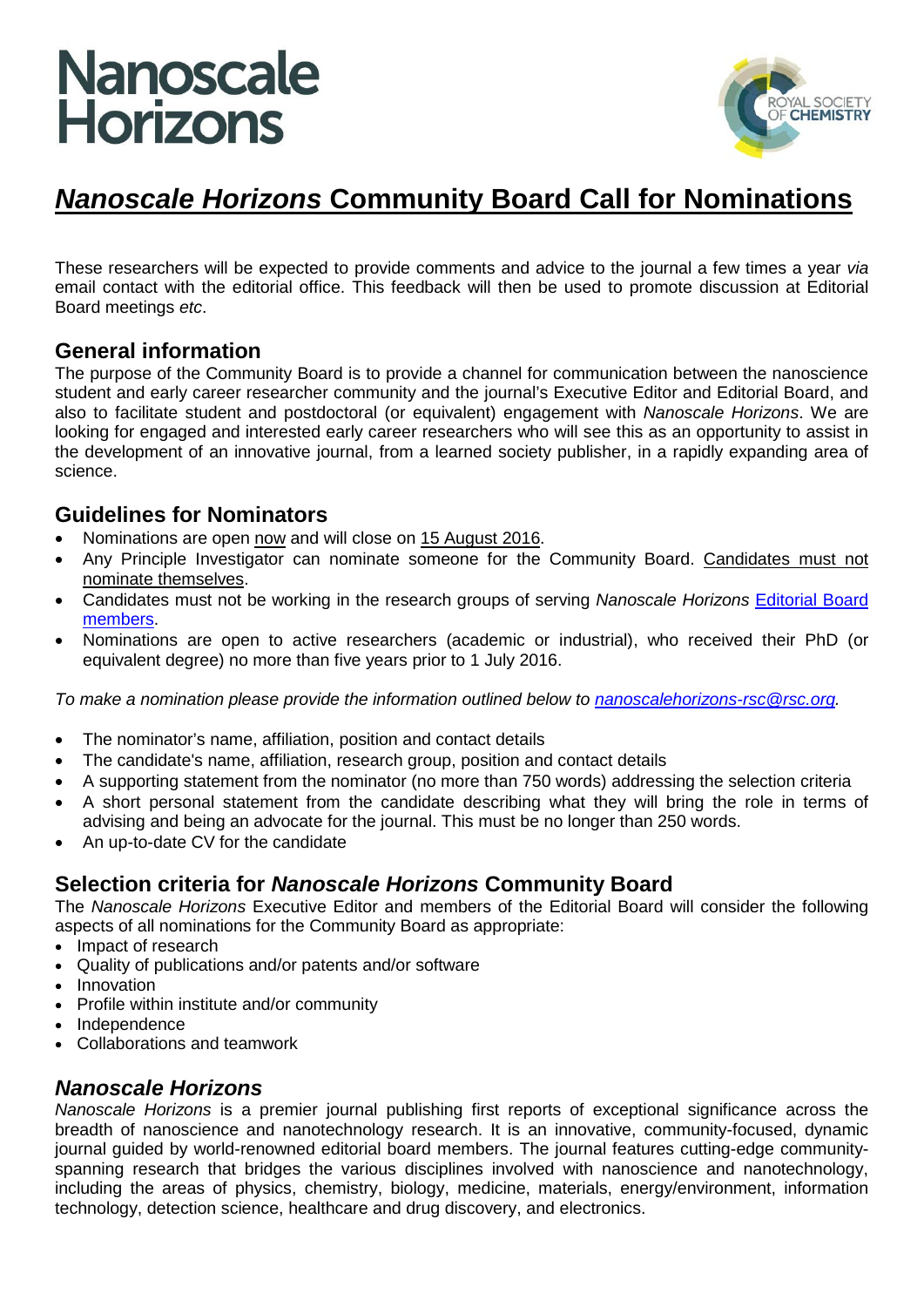#### **Contact and further information**

#### **Dr Fiona McKenzie, PhD MSci MRSC**

Executive Editor Journal of Materials Chemistry A, B & C | Materials Horizons | Nanoscale | Nanoscale Horizons Royal Society of Chemistry Thomas Graham House, Science Park, Milton Road, Cambridge, CB4 0WF, UK Tel: +44 (0) 1223 432665 Email: [nanoscalehorizons-rsc@rsc.org](mailto:nanoscalehorizons-rsc@rsc.org)

# **FAQs**

#### **What is the role of the Community Board?**

The purpose of the Community Board is to provide a channel for communication between the nanoscience student and early career researcher community and the journal's Executive Editor and Editorial Board, and also to facilitate student and postdoctoral (or equivalent) engagement in *Nanoscale Horizons*.

#### **What are the expectations of Community Board members?**

- They will be provide feedback and advice on the perception of the journal within their community
- They will actively promote the journal to potential and existing authors, readers and reviewers
- They will suggest topics and potential authors for Focus Articles [\(Focus Articles](http://www.rsc.org/journals-books-databases/about-journals/nanoscale-horizons/?id=8277#undefined) are editorial or concept piece articles designed to explain or clarify specific topics within the nanoscience field)
- They will suggest education-focused initiatives that they feel would be of benefit to the nanoscience community

#### **How does the Community Board differ from the journal's Editorial and Advisory Boards?**

The Editorial and Advisory Boards are made up of leading researchers across the breadth of nanoscience research. Each board member has been appointed because they make a significant contribution in their particular field. The Community Board is designed to complement the journal's Editorial and Advisory Boards. The Community Board will not be expected to directly contribute to the strategy of the journal, advice on journal policies or be expected to review manuscripts for the journal.

#### **What is the term of service of the Community Board?**

The term will be for one year with the possibility of renewing after that time.

#### **Will the Community Board meet formally?**

The Community Board will not meet formally, but we expect members of the journal Editorial Office and Editorial and Advisory Boards will meet with Community Board members where possible at relevant conferences and events.

#### **What benefits will I receive as a Community Board Member?**

- You will be part of an engaged and enthusiastic group of early career researchers and students who are able to assist in shaping the development of a leading nanoscience journal. The Editorial Office will be seeking feedback and advice from you on the perception of the journal within your community. Particularly focussed on educational initiatives that will directly benefit you and your community.
- Community Board members will be offered a complimentary introductory membership to the Royal Society of Chemistry, at an appropriate level of membership, for the first year of their term as a Community Board member.
- Community Board members will receive a free personal subscription to the journal for the duration of their term as a Community Board member.
- Community Board members will have the opportunity to meet with members of the Editorial Office, and Editorial and Advisory Boards where possible at conferences and events.
- Your name will appear on the journal website.